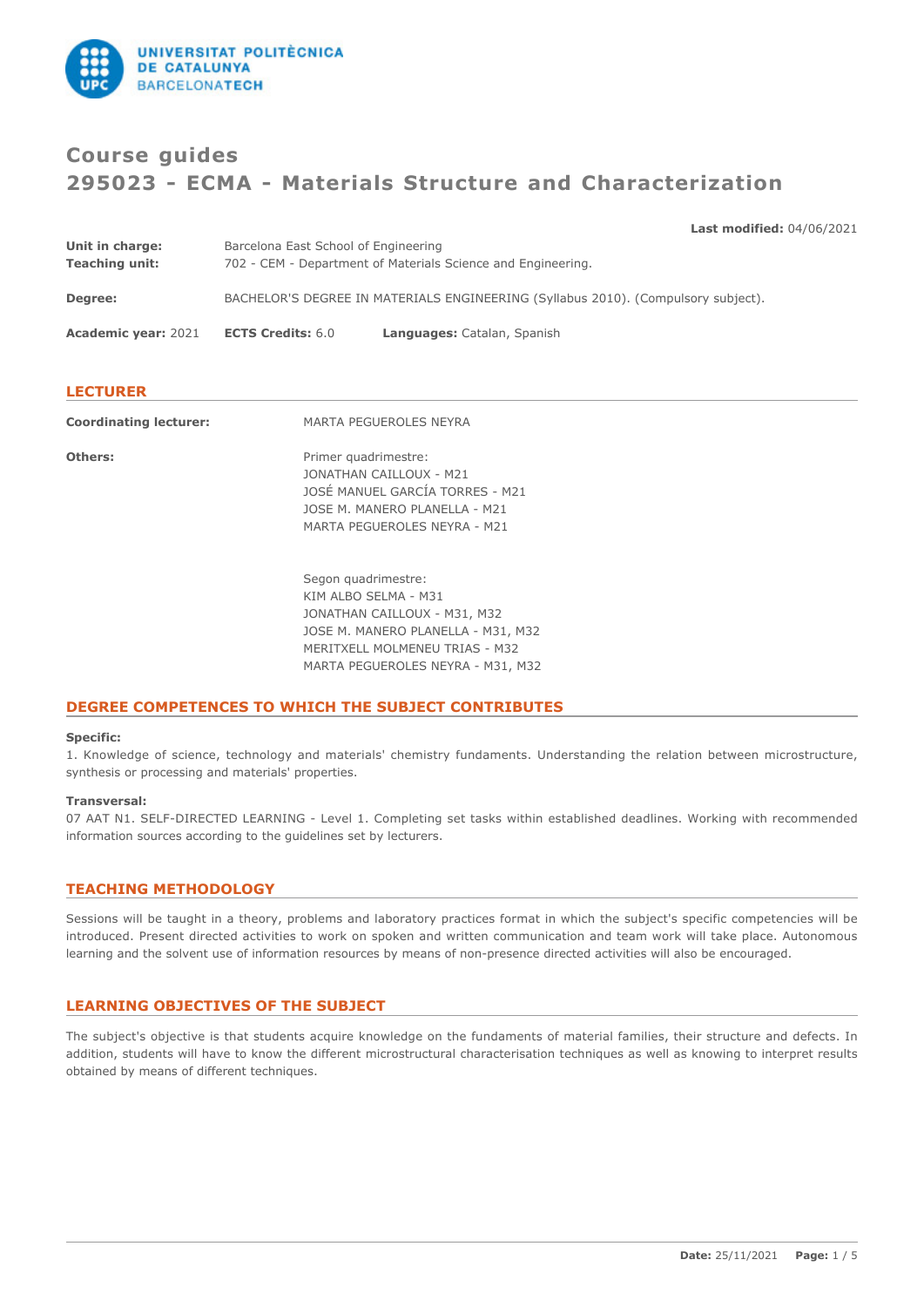

# **STUDY LOAD**

| $ $ Type          | <b>Hours</b> | Percentage |
|-------------------|--------------|------------|
| Self study        | 90,0         | 60.00      |
| Hours large group | 45,0         | 30.00      |
| Hours small group | 15,0         | 10.00      |

**Total learning time:** 150 h

# **CONTENTS**

# **TOPIC 1. Engineering materials**

### **Description:**

- Material's science and engineering.
- Types of materials: metals, ceramics and glasses, polymers, composite materials, semiconductors.
- From structure to properties.

### **Related competencies :**

CE9. Knowledge of science, technology and materials' chemistry fundaments. Understanding the relation between microstructure, synthesis or processing and materials' properties.

# **Full-or-part-time:** 15h

Theory classes: 4h Laboratory classes: 1h Self study : 10h

# **TOPIC 2: The chemical bond**

# **Description:**

- Primary bonds: ionic, covalent, metallic, mixed
- Secondary bonds
- Force and bonding energy, relationship with properties of materials
- Band theory

# **Full-or-part-time:** 2h

Theory classes: 2h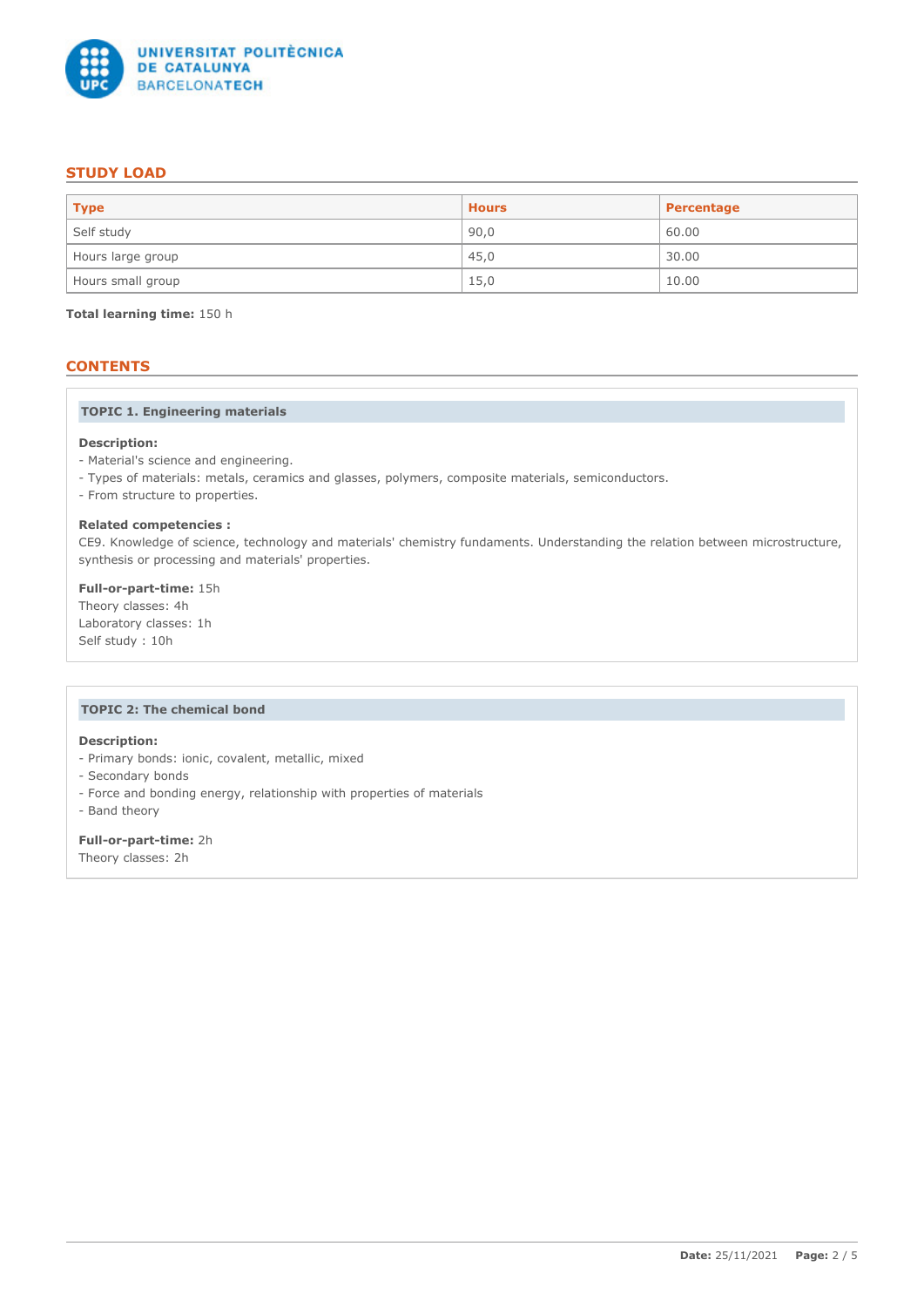

### **TOPIC 3: Polymers' structure and characterisation**

### **Description:**

- Obtaining polymers (polymerisation reactions). Average molecular mass and techniques to determine it.
- Architecture molecular (linear, ramified and reticulated) and polymer classification into thermoplastics, Thermostables and elastomers.
- Polymers' structure (amorphous and semicrystalline). Techniques to determine vitreous transmission temperature.
- Aggregation states.
- Copolymers.

### **Related competencies :**

CE9. Knowledge of science, technology and materials' chemistry fundaments. Understanding the relation between microstructure, synthesis or processing and materials' properties.

**Full-or-part-time:** 20h Theory classes: 4h Laboratory classes: 1h Self study : 15h

### **TOPIC 4: Crystalline structure**

#### **Description:**

- Unit cell.
- Crystal systems.
- Primary crystal structures (BCC, FCC, HCP)
- Crystallographic directions and planes. Miller indices.
- Octahedral and tetrahedral interstices
- Solid metal solutions: interstitial and substitute
- Rules of Hume-Rothery
- Ceramic solid solutions

#### **Related competencies :**

CE9. Knowledge of science, technology and materials' chemistry fundaments. Understanding the relation between microstructure, synthesis or processing and materials' properties.

# **Full-or-part-time:** 35h

Theory classes: 9h Practical classes: 6h Self study : 20h

### **TOPIC 5: Crystalline defects**

### **Description:**

- Defects in crystalline materials (point defects, linear defects, planar defects, volumetric defects)
- Dislocations (Geometry of dislocations and Burguers vector)
- Movement of dislocations (dislocation glide)

#### **Related competencies :**

CE9. Knowledge of science, technology and materials' chemistry fundaments. Understanding the relation between microstructure, synthesis or processing and materials' properties.

# **Full-or-part-time:** 35h

Theory classes: 9h Laboratory classes: 6h Self study : 20h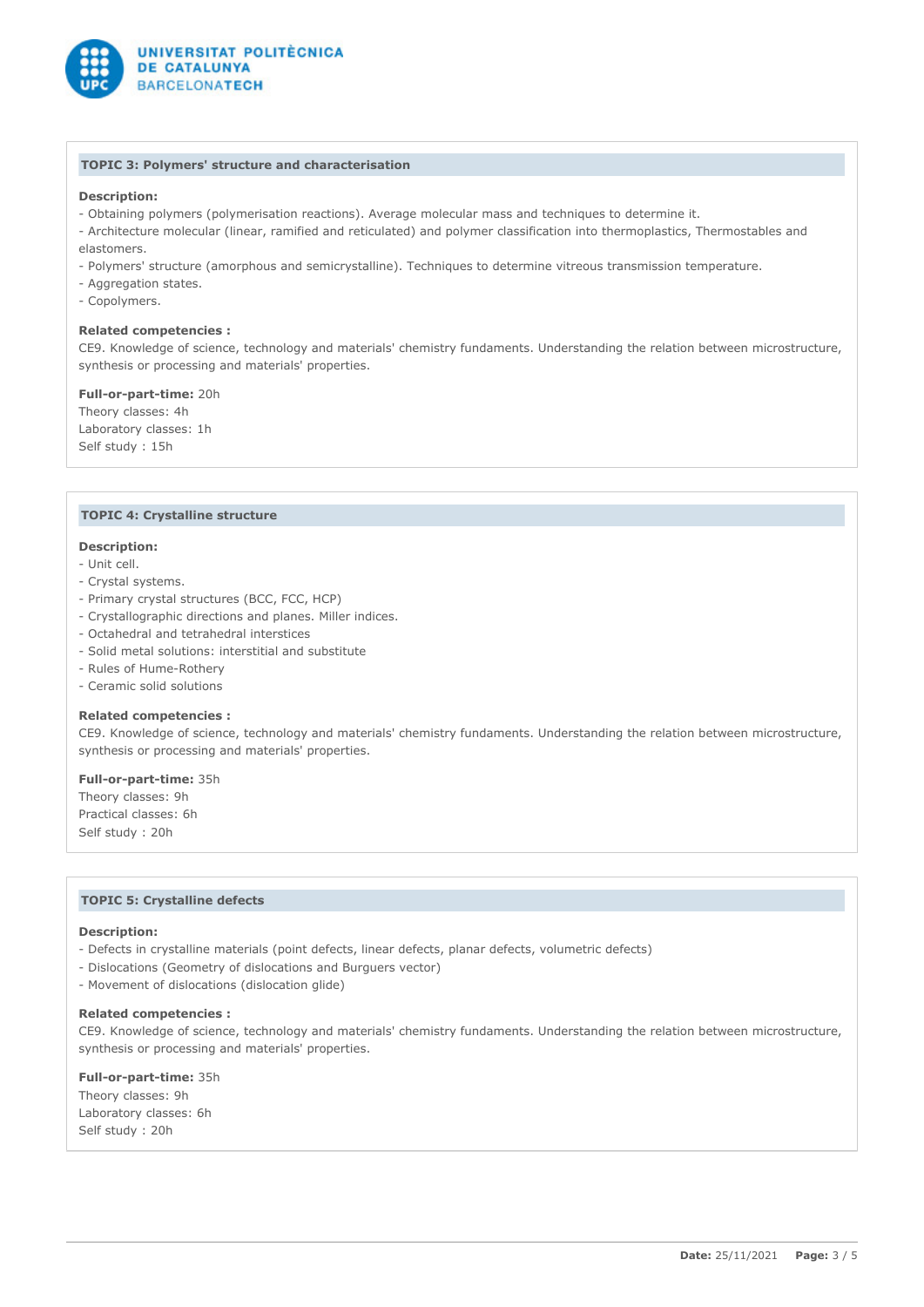

### **TOPIC 6: Analysis of crystal structures**

# **Description:**

- Diffraction techniques: X-Ray Diffraction (properties and X-ray sources, formulation Bragg powder diffractometer)
- Spectroscopic techniques: Infrared Spectroscopy
- Identification and analysis of crystalline phases

### **Related competencies :**

CE9. Knowledge of science, technology and materials' chemistry fundaments. Understanding the relation between microstructure, synthesis or processing and materials' properties.

**Full-or-part-time:** 20h Theory classes: 7h Laboratory classes: 3h Self study : 10h

### **TOPIC 7: Experimental techniques to identify microstructures and defects**

#### **Description:**

- Optical metalography. Preparing samples. Grain size according to ASTM and determining the grain's diameter.
- Sweeping electronic microscopy (SEM). Electronic microscopy techniques. Secondary electrons mode and retrodispersion mode.
- Transmission electronic microscopy (TEM).

### **Related competencies :**

CE9. Knowledge of science, technology and materials' chemistry fundaments. Understanding the relation between microstructure, synthesis or processing and materials' properties.

**Full-or-part-time:** 25h Theory classes: 7h Laboratory classes: 3h Self study : 15h

# **GRADING SYSTEM**

A student's grade will be: Final Mark= 0,4\*Final Exam + 0,3\*Midterm Exam + 0,15\* Lab Practices \* 0,15\*Works

Finally, as detailed in the academic normative of the EEBE, a reevaluation exam will take place (midterm+final contents). To be able to do the reevaluation exam, the student has to fail and has to attend to all the evaluation exams of the subject and its mark, N, for the part which can be reevaluated has to be such that  $N > 3,0$ (https://eebe.upc.edu/ca/estudis/normatives-academiques/documents/eebe-normativa-avaluacio-ipermanencia-18-19-aprovat-je-20 18-06-13.pdf).

Final Mark =  $0.7*$ Reassessment Exam +  $0.15*$  Lab Practices  $*$  0.15 $*$ Works